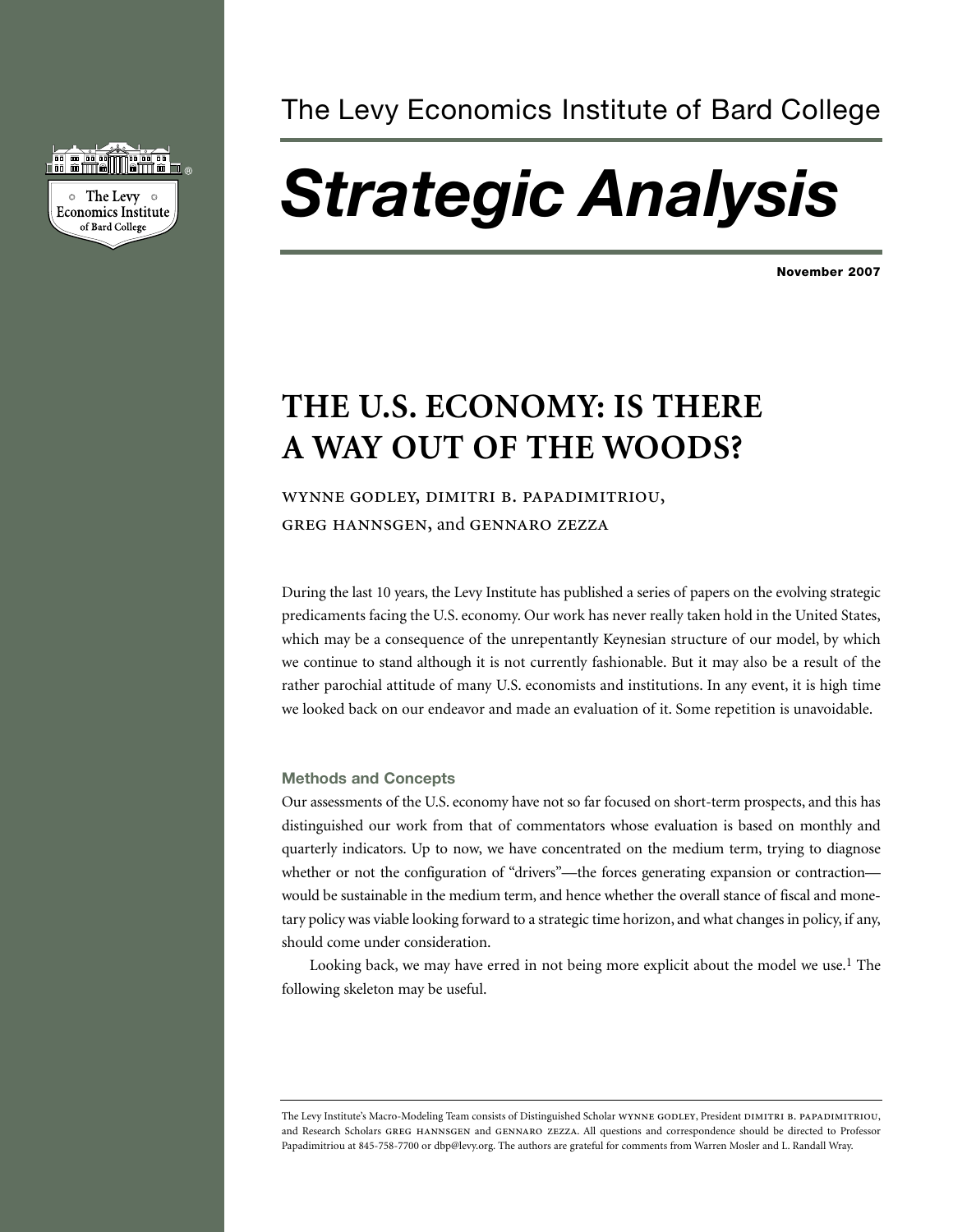The real (inflation-adjusted) national income, *Y*, is defined as

$$
Y = G + X - M + PX
$$

where all variables are deflated flows, *G* is government expenditure, *X* is exports plus property income and foreign transfers, *M* is imports, and *PX* is total private expenditure. Subtracting *T*, defined as government taxes and transfers, from both sides and rearranging we have

or

$$
0 = [G - T] + [X - M] - PNS
$$
 B)

*Y – T – PX = [G – T] + [X – M] B1)*

where *PNS* is private net saving—that is, private disposable income less total private expenditure, including both consumption and investment.

Equations *B1)* and *B)* both state that private net saving is always identically equal to the government's budget deficit plus the current account surplus. Though in themselves nothing more than accounting identities, these equations carry some important implications. Each balance implies an equivalent change in a stock variable: subject to the effect of capital gains, the budget deficit implies a change in the stock of government debt, a current account deficit implies a change in the net stock of overseas assets, and the private balance implies a change in net private wealth. As there is a limit to the extent to which stocks of debt can be allowed to rise relative to GDP, there is a corresponding limit to the extent to which the financial balances can (be allowed to) fluctuate, implying that the ratios of stocks to GDP have *norms* that can sometimes be used to evaluate strategic options. For instance, if the government or overseas debt-to-GDP ratios are limited to 50 percent, this implies that the ratio of the budget or current account deficit to GDP cannot for long be allowed to exceed half the nominal growth rate. The nominal growth rate since 1960 has averaged 7 percent, so it is not surprising that the mean ratio of the budget deficit to GDP between 1960 and 2006 was 2.8 percent, for the foreign balance it was –1.1 percent, and for private net saving it was (plus) 1.6 percent, with a standard deviation of 0.02 in each case.

Although the three balances must always sum to exactly zero, no single balance is more a residual than either of the other two. Each balance has a life of its own, and it is the level of real output that, with minor qualifications, brings about their equivalence. Underlying the main conclusions of our reports is an econometric model in which exports, imports, taxes, and private expenditure are determined as functions of such things as world trade, relative prices, tax rates, and flows of net lending to the private sector. However, neither the knowledge that this is the case nor the perusal of any list of econometric equations will, on its own, impart any *intuition* as to why output moved as it did over any set period.

We attempt to rectify this, up to a point, in Figure 1.

The lower part of the figure, using the left-hand scale, shows the year-by-year growth rate of GDP between 1980 and the second quarter of 2007. The upper part of the figure, using the right-hand scale, shows the quarterly evolution, over the same period, of the three balances expressed as proportions of GDP, but are otherwise exactly as described in equation B. Note that the negative sign on private net saving *(PNS/GDP)* in equation *B)* signifies that the relevant line in the figure is describing private expenditure less disposable income (i.e., *negative* net saving). Thus, all three lines—our three "drivers"—are in equivalence with one another, in that an upward movement in each denotes an upward impetus to the economy, and vice versa.<sup>2</sup> Each balance is measuring an arterial flow of expenditure into the economy by one sector, less a counterpart outflow from the same sector, and therefore approximately measures its effect on aggregate demand. Figure 1 illustrates, for example, how each of the last three recessions (1982, 1991, and 2001) and each subsequent recovery was caused by a sharp fall in private expenditure relative to income, followed by a sharp rise. The first strong vertical line marks the beginning, in 1992, of the famously long period of relatively smooth and rapid "Goldilocks" expansion. The second vertical line indicates the year that the first major Levy Institute Strategic Analysis (Godley 1999) was published.

#### **The Conclusions We Drew**

It is not easy now to remember the atmosphere of self-congratulation that enveloped the public discussion around 1999. The economy had enjoyed seven years of reasonably smooth and rapid expansion without inflation. The budget was in surplus, and the Congressional Budget Office (CBO) was projecting a rise in that surplus. The United States was supposedly possessed of a New Economy, and the good times were here to stay. The business cycle had been abolished, leading Alan Blinder to compare the U.S. economy to Ol' Man River, which just kept rolling along. The use of fiscal policy as a regulator had forever been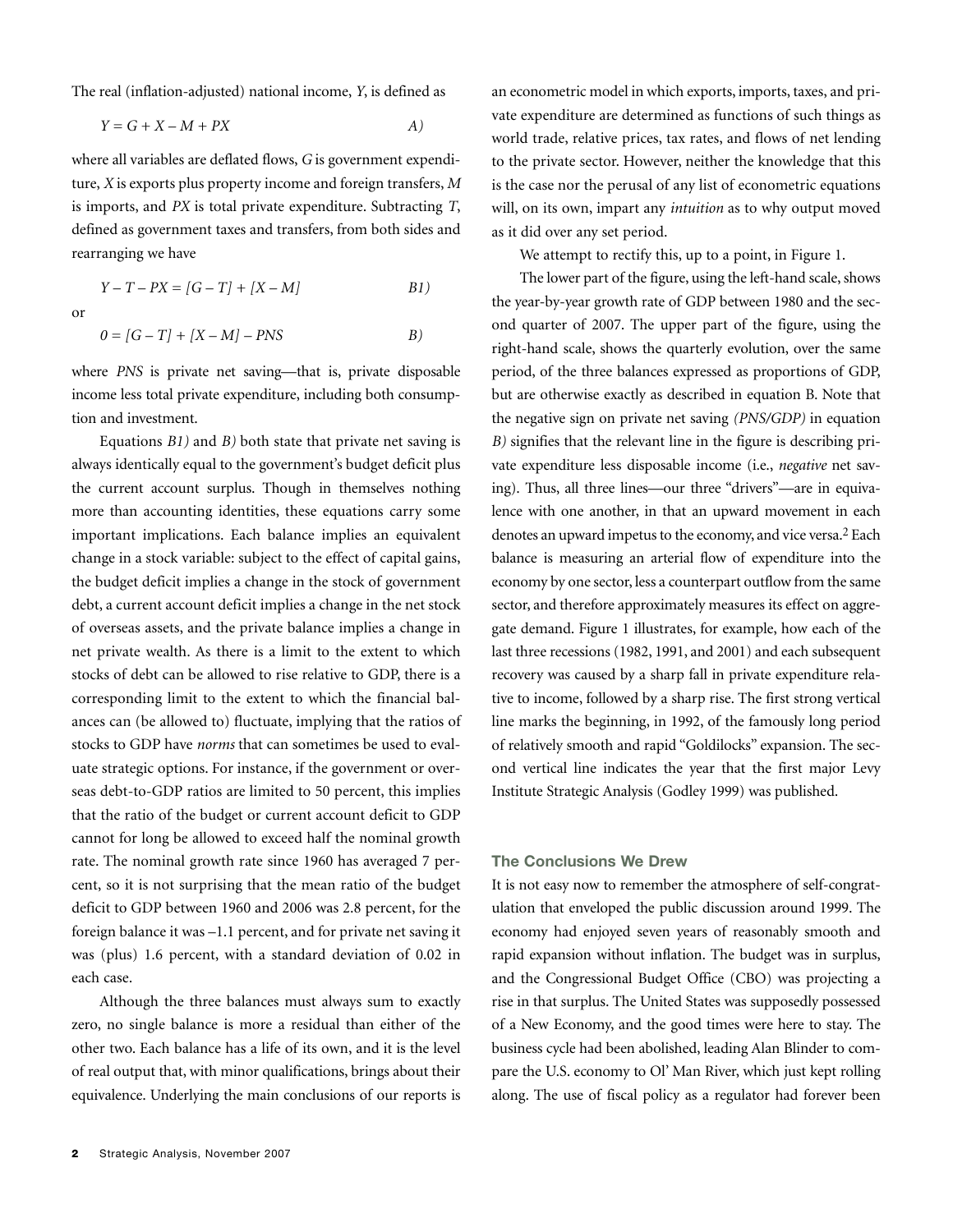**Figure 1 U.S. GDP Growth and Balances of the Main Sectors in Historical Perspective**



Real GDP Growth (left-hand scale)

*Sources:* Bureau of Economic Analysis and authors' calculations

foresworn. And the budget surplus, shown in the figure as a negative balance in 1999, was seen as a good thing in and of itself.

We took a radically different view, however. As Figure 1 shows, the government and foreign sectors had both been falling rapidly throughout 1992–99, subtracting increasing amounts from aggregate demand. These falls were offset by private expenditure, which rose much faster than income, until private net saving—for the first time in history—became substantially negative, while private borrowing and debt rose to record levels. It should have been obvious to everyone at that euphoric time that this configuration of "drivers" could not possibly be sustained, and that a major change in policy would soon have to take place.

We made no short-term forecast in 1999, our view being that

*bubbles and booms often continue much longer than anyone can believe possible and there could well be a further year or two of robust expansion. The perspective taken here is strategic in the sense that it is only concerned with developments over the next five to 15 years as a whole. Any recommendations regarding policy do not have the character of "fine-tuning" in response to short-term disturbances. They ask, rather, whether the present stance of either fiscal or trade policy is structurally appropriate looking to the medium- and longterm future (Godley 1999, p. 1).*

Our conclusion (1999, p. 9) was that the boom in private expenditure could not continue indefinitely and must at some stage go into reverse, implying that "the whole stance of fiscal policy [was] wrong in that it [was] much too restrictive to be consistent with full employment in the long run." The implication for policy was that when the tide turned (not before) there would have to be a fiscal reflation on the order of \$400 billion (1999, p. 10). We also took the view in 1999 (and again, with more precision, in 2001) that in the absence of measures to improve net exports, an adequate growth in output would generate a current account deficit in 2006 equal to about 6 percent of GDP (Godley and Izurieta 2001, p. 9). This conditional prediction, which turned out to be quite accurate, was derived from some very straightforward econometric equations that have so far served us well. We have been surprised that so many people including Federal Reserve Board Chairman Ben S. Bernanke  $(2007)^3$ —when they belatedly realized how large the current account deficit had become, put the whole thing down to a "saving glut" in the rest of the world and not the "fault" of the United States at all. Our earlier conclusion (Godley 1999, p. 10) was that, in addition to a large fiscal stimulus, there would have to be a large real devaluation of the dollar—which we put at 20 percent—to take place immediately.

These judgments look reasonably good today. The boom did indeed continue for another year or so, but private net saving, as shown in Figure 1, started to rise sharply in 2000 shown as a *fall* in the chart (because it describes a fall in expenditure relative to income)—and this would have generated a severe recession had there not been, simultaneously, a large fiscal stimulus (also clearly shown in the figure). 4 It is not a simple matter to measure the scale of the fiscal stimulus, 5 but in 2001 the CBO was projecting a budget *surplus* equal to 3.4 percent of GDP in 2005, whereas the outturn shows a *deficit* of about 2.6 percent (although output had reached roughly the same level as that originally projected by the CBO). This seems to imply that the fiscal stimulus was equal to about 6 percent of GDP. Regardless, Figure 1 shows a rise in the budget deficit between 2001 and 2003 that quite neatly offsets the fall in private expenditure relative to income. The stimulus was in some degree reinforced by a relaxation in monetary policy, but the effect of this cannot have been very large *at that time*, as no effect on private net saving can be observed. The dollar, far from falling 20 percent, actually appreciated until 2002, and no other measures were taken to improve the current account balance,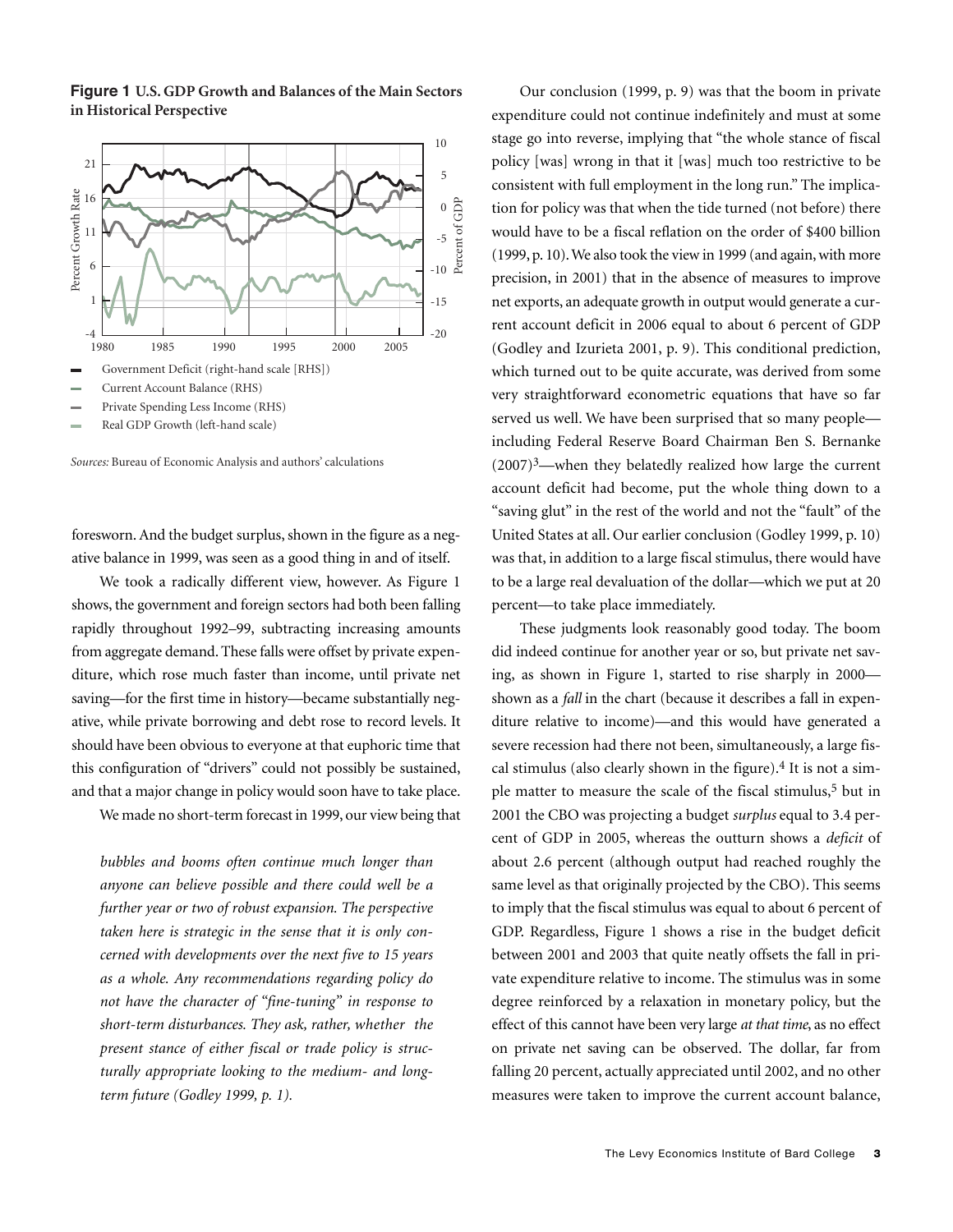

**Figure 2 Personal and Business Spending in Excess of Income**

*Sources:* Bureau of Economic Analysis, Federal Reserve, and authors' calculations

**Figure 3** Price of Homes and Aggregate Value of Homes



*Sources:* Bureau of Economic Analysis, Federal Reserve, Association of Realtors, and authors' calculations

which continued to deteriorate rapidly in 2002 and for several years thereafter.

We have not rehearsed all this merely to support a claim that our work has been a useful contribution to the public discussion. We are also implicitly contrasting our views about how the economy functions with those fashionable at that time and subsequently. In our strong opinion, the huge fiscal stimulus in 2001 saved the United States from a much deeper recession than actually occurred. But because this stimulus was applied contrary to the philosophy and rhetoric of the times, few have seemed to admit, or even notice, that it happened. The configuration of balances illustrated in the figure suggests that *a rehabilitation of fiscal policy as a key regulator of the economy is now in order, together, by implication, with some demotion of monetary policy from its present exalted status*.

#### **Postrecession**

Analysis of net saving by the private sector often requires that the total be disaggregated into the personal and business sectors, because the two often behave quite differently from each other. For instance, Figure 1 does not reveal that the 2001 recession was caused by a fall in *business* spending beginning in 2000 that exceeded the continued rise in personal spending.

Figure 2 shows how business expenditure stopped falling in 2004 and started rising again, while personal expenditure rose at such a rate that private sector spending as a whole rose again relative to income, by 3 percent, between 2002 and 2007. The rise in *personal* expenditure, on which continuous growth of the U.S. economy largely depended after 2001, was directly and indirectly caused by the hysterical boom in the housing market. The genesis of this boom has been extensively discussed in the financial press and elsewhere. It was partly caused by over-lax monetary policy. It was also helped along by the fact that subprime mortgages had been "packaged," securitized and bought with borrowed money in U.S. and world markets, even when they were worth far less than the rating agencies claimed, to the great (and largely risk-free) profit of the lending chain. Although subprime mortgages account for only a small proportion of all mortgages, their total has risen to a very large figure—about \$1.5 trillion. 6 That all this was happening was well known two or more years ago, and it was quite well described in our September 2005 Strategic Analysis (Godley et al., p. 8), so it is a bit strange that the process was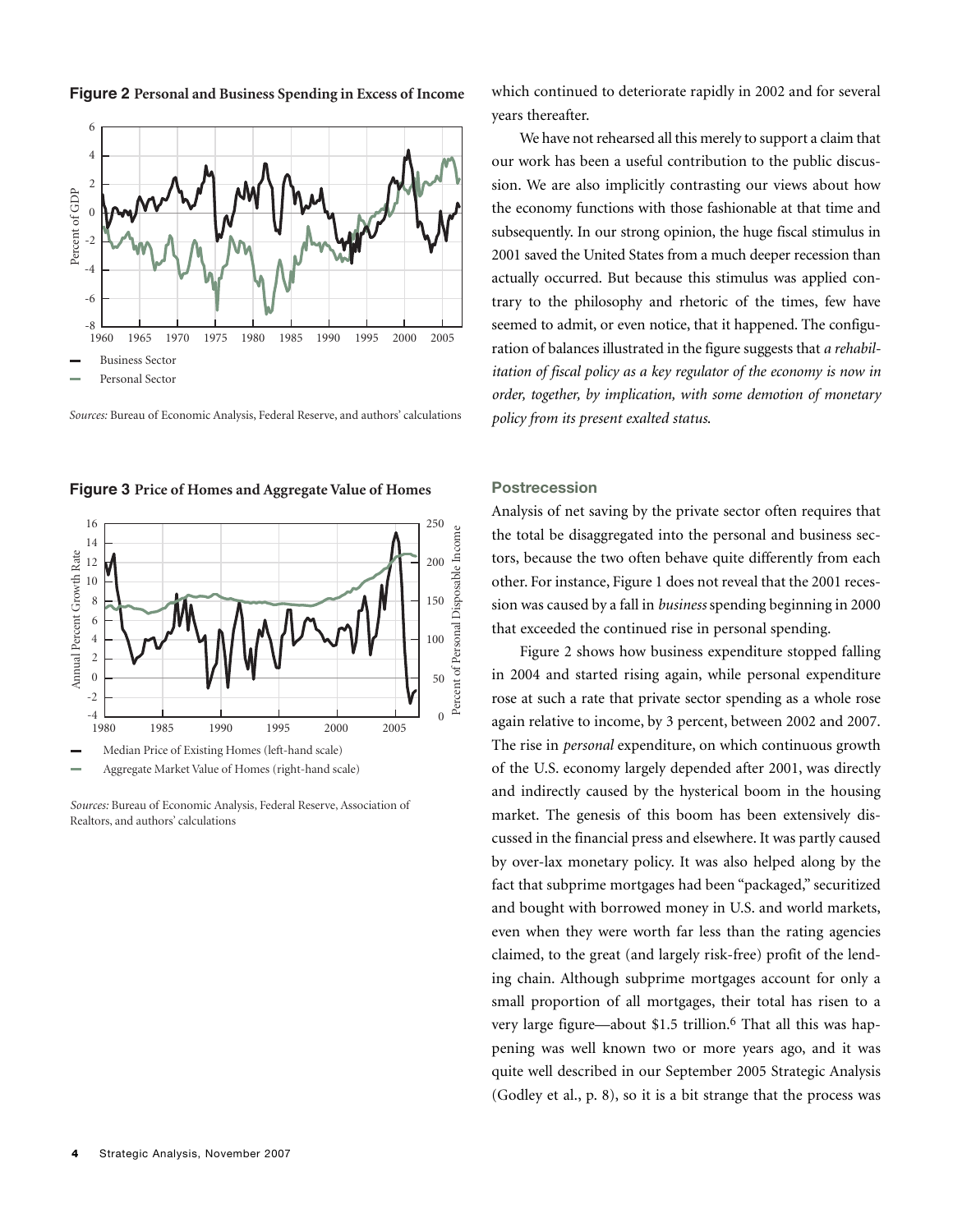allowed to continue for so long, and that so much money was lost by financial "experts" when the debacle arrived.

#### **Figure 4 History and Alternative Projections: Personal Sector Borrowing**

#### **Scenarios for the Future**

As pointed out at the beginning of this report, our work hitherto has concentrated entirely on medium-term, strategic developments. This is not sensible on the present occasion because of likely adverse developments in the very short term as a result of the credit crunch that would be ridiculous to ignore. However, medium-term prospects have been transformed as a consequence of the devaluation of the dollar (21 percent for the broad measure since 2002, and more than 50 percent against the euro)<sup>7</sup> and the unusually rapid growth of world trade.There has already been a large increase in net exports, a trend that seems likely to continue. Our first major conclusion (ignoring exotic possibilities such as the spread of war) is that *developments over the next two to three years will turn on the scale and duration of the fall in demand immediately resulting from the crunch, and whether, and to what extent, this fall will be offset by a continued rise in net export demand*.

#### **Putting Numbers on All This**

While recognizing the hazardous nature of the following exercise, we now attempt to put numbers on various possible outcomes. We do this in four stages. First, we describe a range of outcomes for private borrowing based (very unscientifically) on an inspection of past crunches. Second, we infer, using econometric estimates, the implications for private expenditure of our assumptions about borrowing. Third, we make assumptions about the balance of payments and fiscal policy in the medium term. Finally, we put all these and other assumptions together to derive medium-term projections for the three financial balances and changes in total output, using the same format as in Figure 1.

#### **Stage 1**

So far as the credit crunch goes, there seems to be widespread agreement that, everything taken together, the present crisis is already more serious than any that has occurred before in modern times. Major banks and other financial institutions are still, almost daily, revealing huge losses as a result of imprudent lending. House prices are falling (Figure 3). And there is a general



*Sources:* Bureau of Economic Analysis, Federal Reserve, and authors' calculations

#### **Figure 5 History and Alternative Projections: Business Sector Borrowing**



*Sources:* Bureau of Economic Analysis, Federal Reserve, and authors' calculations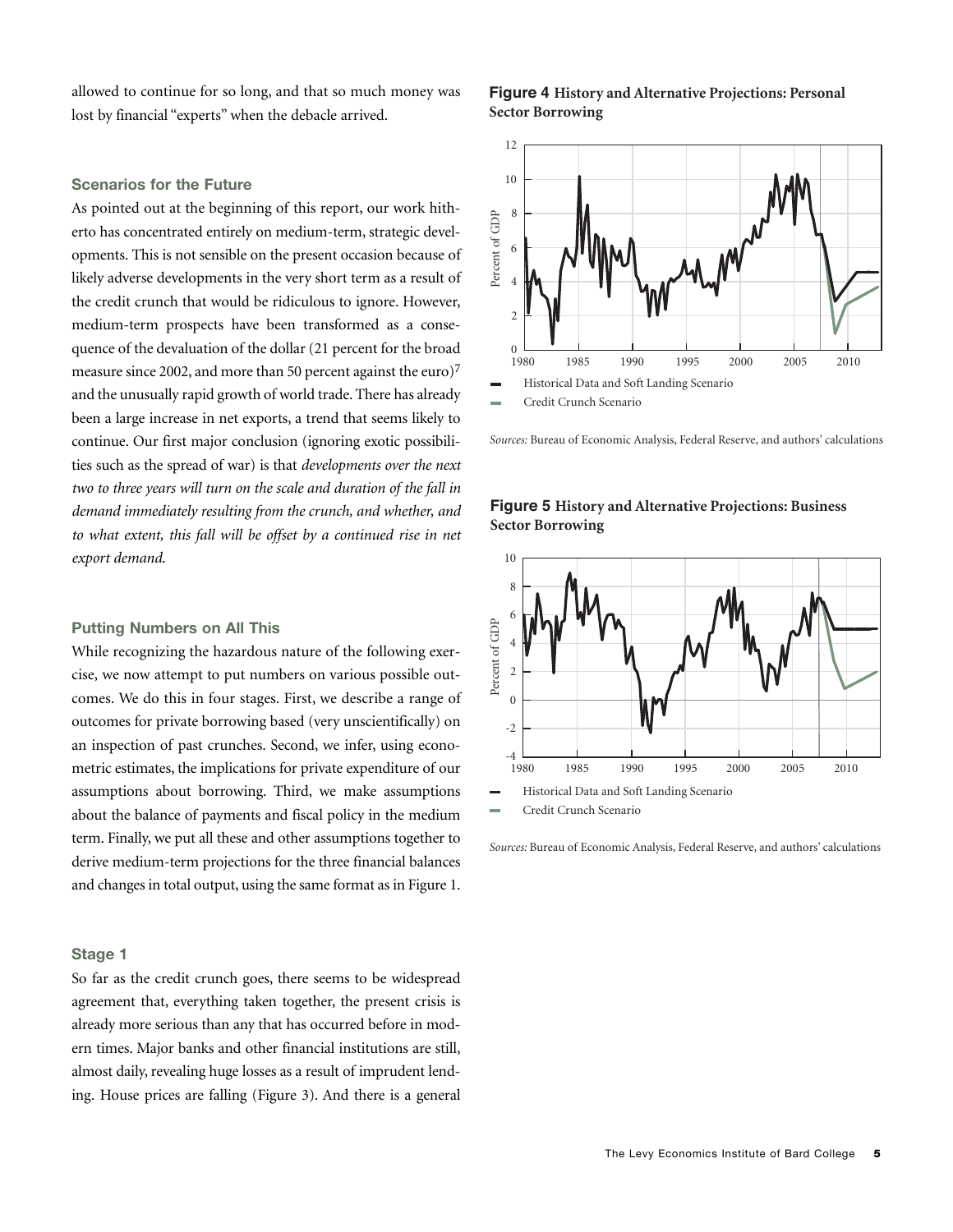

**Figure 6 History and Alternative Projections: Private Sector Borrowing and Expenditure Less Income**

*Sources:* Bureau of Economic Analysis, Federal Reserve, and authors' calculations



**Figure 7 History and Alternative Projections: Current Account Balance and Its Components**

Dotted Lines = Soft Landing Scenario

*Sources:* Bureau of Economic Analysis and authors' calculations

sense that some further deterioration is in prospect, particularly as many more subprime borrowers (and some others who obtained so-called "interest only" loans or loans with enticing "teaser" rates of interest) are going to come under increased pressure as their initial rates are raised over the coming year. We are going to assume that the overall effects on the economy at large will largely depend on the extent to which net lending to the private sector is reduced through the unwillingness, or inability, of borrowers to borrow and lenders to lend.

As there is no reliable way of inferring the effects of the crunch on borrowing, we set out a range of possibilities, using the past as a guide, which are illustrated in the next three figures. Each of these figures shows upper and lower projections that together describe what we take to be a reasonable range within which the outcome will lie.

So far as the personal sector is concerned (Figure 4), our "pessimistic" guess is that borrowing will fall, over a period of two years, to almost zero, after which it recovers moderately. We think it unlikely (under the postulated "pessimistic" assumption) that there could be any significant mitigation from an easing of monetary policy. Our "optimistic" assumption is that borrowing will fall to 2.8 percent of GDP, which is roughly what it did in the early 1990s, and then recover to a rate of about 4.5 percent, causing debt to rise at about the same rate as disposable income.

As to the business sector (Figure 5), we have entered a much wider range of possibilities, reflecting our very great uncertainty about the future. Our "pessimistic" projection is not unlike what happened in each of the last three recessions, while our "optimistic" assumption is that borrowing will hardly fall at all.

Figure 6 simply combines the two previous figures to give the implied range for total private borrowing within which we expect, with considerable misgiving, the outcome to lie.

#### **Stage 2: Borrowing and Spending**

Figure 6 shows the history, from 1970 to the present, of private spending in excess of income (negative net saving) together with private borrowing, illustrating the close, if somewhat erratic, relationship between these two series in the past. Going forward, we have entered, for borrowing, our range of projections for the personal and business sectors (derived from Figures 4 and 5) together with implied levels of spending in excess of income. These projections for spending are not the outcome of a process of mere "eye balling." Rather, they are derived from a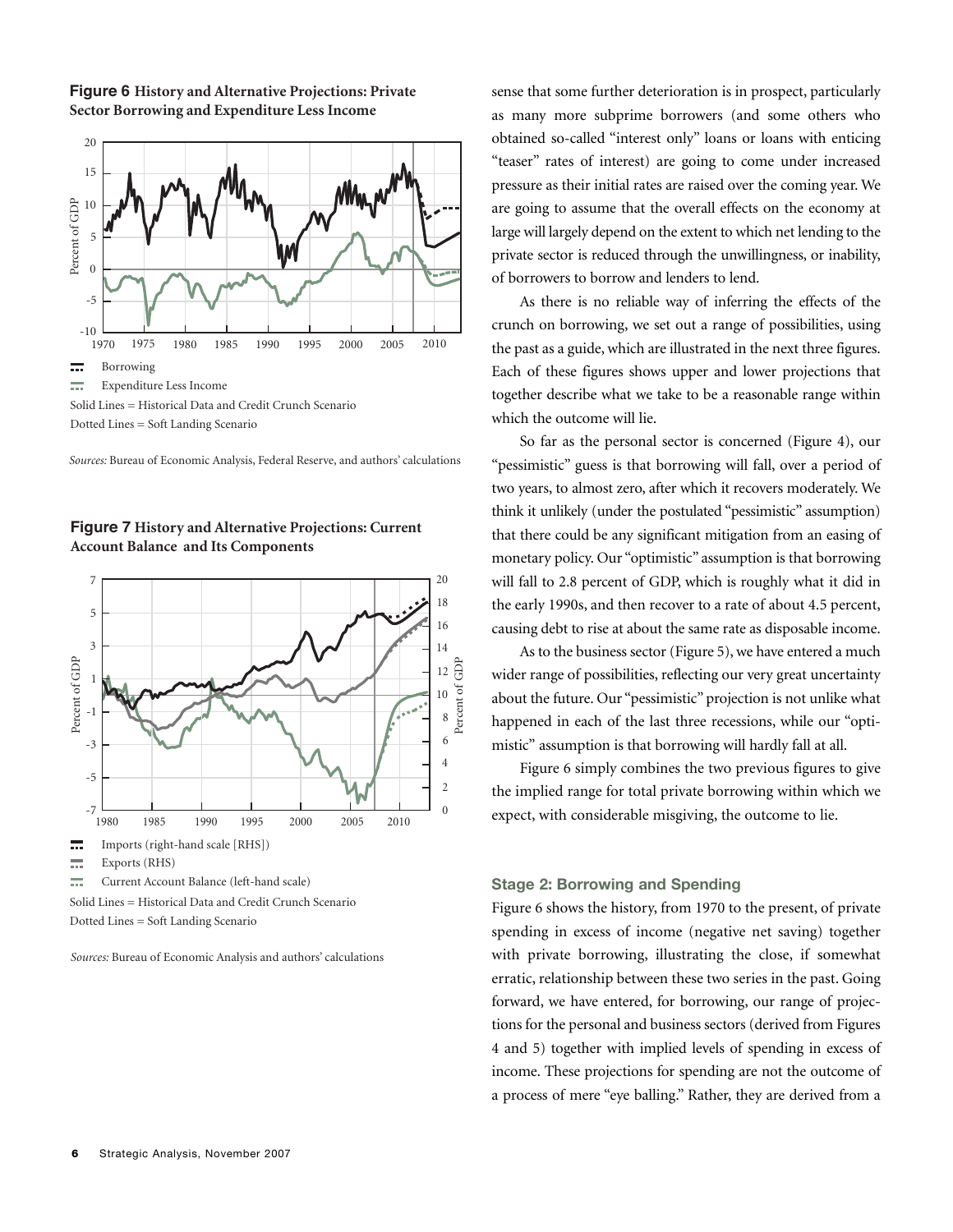simultaneous solution of the whole of our model, which, in addition to assumptions about net saving, includes assumptions about fiscal policy, the balance of payments, and capital gains.

**Stage 3: The Balance of Payments and Fiscal Policy** Our further assumptions are standard to our Strategic Analysis approach: we assume a path for the government deficit broadly in line with CBO (2007) predictions, one based on a gradual reduction in the general government deficit; we adopt widely accepted forecasts for world output growth;<sup>8</sup> we assume no change in monetary policy from its current (October 2007) stance; and we assume a further 5 percent devaluation of the dollar by the end of 2007 and a stable exchange rate for the rest of the simulation period.

Such assumptions imply that exports continue to grow at a fast rate, relative to GDP (Figure 7), while imports growth slows down—an impact that is more marked in the "credit crunch" regime than in the "soft landing." The balance of payments improves not only because of trade, but also because the flow of interest payments on U.S. financial assets denominated in euros, as well as net property income from U.S. direct investment abroad, will increase their dollar value after the dollar devaluation.

#### **Stage 4: Putting It All Together**

In Figures 8 and 9 we have drawn the implications of our assumptions for the growth rate in real GDP and the balances of the main sectors.

The entirely new feature of this projection relative to our earlier estimates is that there is an improvement in net exports such that the balance of payments approaches zero by 2010, to a considerable extent sustaining aggregate demand. Nevertheless, under the "credit crunch" assumption (Figure 8), the fall in private expenditure is so large that the economy will enter a recession next year. Our projections, taken literally, imply three successive quarters of negative real GDP growth in 2008. Spending in excess of income returns to negative territory, reaching -1.6 percent of GDP in the last quarter of 2012—a value that is very close to its "prebubble" historical average. The recovery in total demand comes about as the fall in private expenditure begins to level off. Since private spending (less income) stabilizes as a proportion of GDP from 2009 onward, this carries the implication that private spending is rising at roughly the same rate as GDP.

#### **Figure 8 History and "Credit Crunch"Projections: U.S. GDP Growth and Main Sector Balances**



Real GDP Growth (left-hand scale)

*Sources:* Bureau of Economic Analysis and authors' calculations



**Figure 9 History and "Soft Landing"Projections: U.S. GDP Growth and Main Sector Balances**

- Current Account Balance (RHS)
- Private Expenditure Less Income (RHS)
- Real GDP Growth (left-hand scale)

*Sources:* Bureau of Economic Analysis and authors' calculations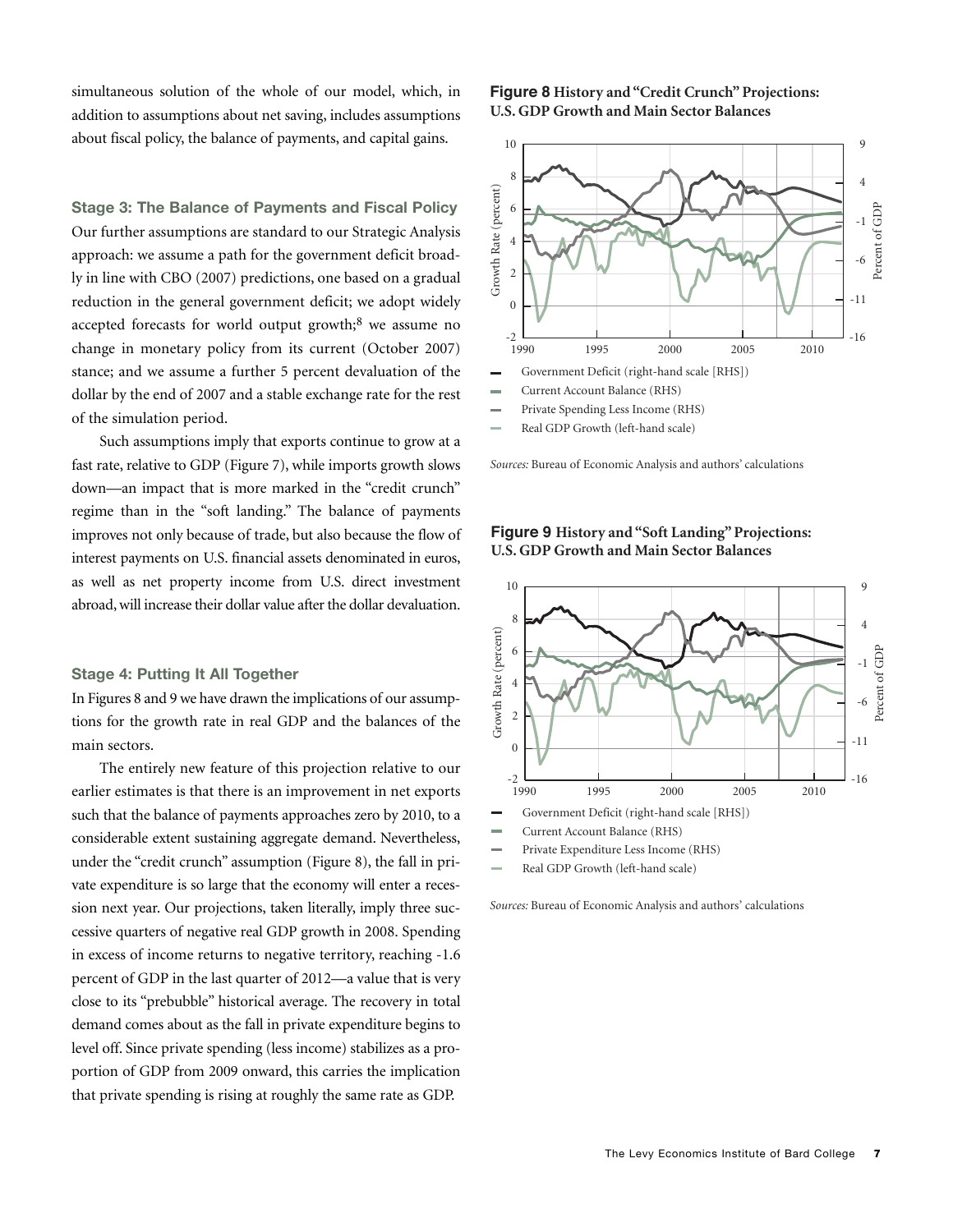The budget deficit will deteriorate with respect to CBO projections, as the slowdown in the economy implies a drop in general government receipts that we don't compensate for in our simulation.

Our "soft landing" assumptions (Figure 9) imply a less severe growth recession in 2009, with real GDP growth slowing to less than 1 percent.

Under both assumptions, household debt relative to GDP peaks in 2008, and then decreases—more rapidly in the "credit crunch" regime. 9

#### **Summary and Conclusions**

It cannot be too strongly emphasized that we are not making short-term forecasts, nor forecasts of the ordinary kind at all. If we put numbers on things to help ourselves think precisely about strategic problems, we must necessarily assign them precise dates; but we can really only hope to represent broad shapes and trends. Our projections are, however, described in a way that will be extremely easy to verify and modify as the future unfolds, and we look forward to finding out, albeit with some trepidation, how well we have scored.

As we write (on November 6), events have, if anything, taken a turn for the worse, and the financial press seems to be presiding over an incipient maelstrom. This makes us inclined to think that the outcome during the next two years is rather likely to resemble the projections derived from our more pessimistic assumption.

Two mitigating factors are, first, net export demand looks set to expand at an unusually rapid rate and for a considerable length of time. Second, while the fall in private expenditure (in excess of income) may be relatively large over the next two to three years, it should eventually stabilize and thereafter contribute positively to the growth of aggregate demand. 10 Both Figure 8 and Figure 9 show a satisfying convergence of all three balances toward zero over the next five years. However, while the rate of growth in GDP may recover to something like its long-term average, all our simulations show that the level of GDP in the next two years or more remains well below that of productive capacity.

In our view, the failure of GDP to recover properly is directly related to the fiscal policy stance, which, as it stands, implies a budget deficit equal to 1.5 percent of GDP at the end of the projection period in the "credit crunch" scenario. This is far below the average deficit in the past and, in our view, correspondingly far below a deficit consistent with balanced growth at full employment, because it would generate insufficient financial assets to meet the demand from the private sector. We conclude that at some stage there will have to be a relaxation of fiscal policy large enough to add perhaps 2 percent of GDP to the budget deficit. Moreover, should the slowdown in the economy over the next two to three years come to seem intolerable, we would support a relaxation having the same scale, and perhaps duration, as that which occurred around 2001.

Our projections suggest the exciting, if still rather remote, possibility that, once the forthcoming financial turmoil has been worked through, the United States could be set on a path of balanced growth combined with full employment.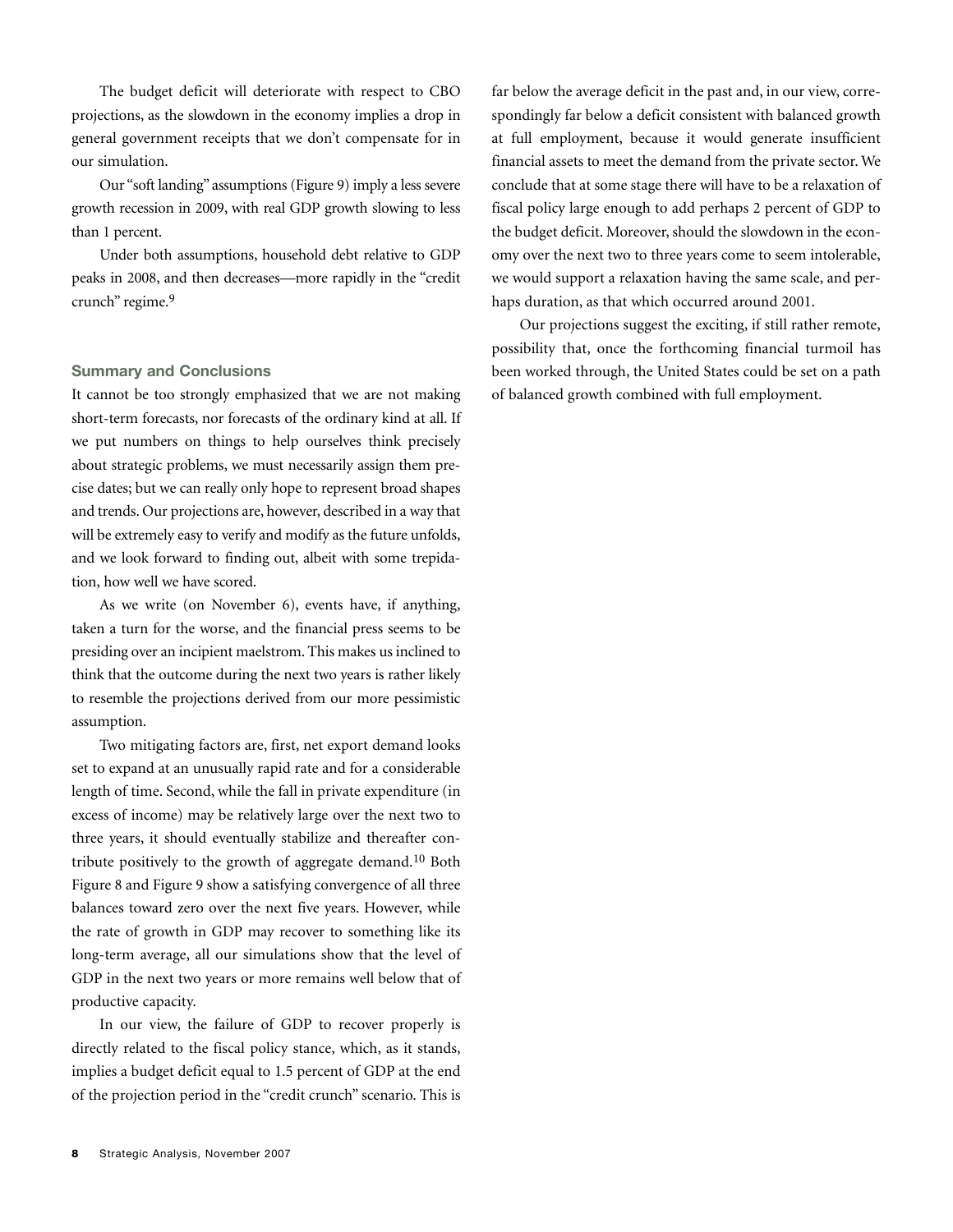#### **Notes**

- 1. A fairly detailed account was given in Godley (1999), appendix 2.
- 2. But it obviously does *not* imply that the sum of changes in the balances equals the growth rate. Changes in the balances, measured ex post, can do no more than broadly illustrate the sources of expansion or contraction.
- 3. We find it surprising that Bernanke (2007) seems to suppose that a sufficient condition for improving the notorious imbalances is that saving increases in the United States and falls elsewhere. But this would be an incomplete and counterproductive remedy, unless there were also a mechanism, such as dollar devaluation, to move resources into the export sector.
- 4. We use "fiscal stimulus" to mean any increase in government deficit that our model shows to be independent of changes in other sector balances.
- 5. See CBO (2001) Table 1–2, p. 5. Figures refer to the federal deficit for the fiscal year.
- 6. This figure is taken from a *Wall Street Journal* study of Home Mortgage Disclosure Act data (Brooks and Ford 2007), and covers loans at 3 percentage points or more above the rates on U.S. Treasuries of comparable durations made from 2004 to 2006. It includes loans from banks, savings and loans, credit unions, and mortgage companies, so it is comprehensive.
- 7. The amount of the devaluation varies considerably according to how it is measured. The dollar fell by 50.4 percent against the euro if we compare the September 30, 2007, figure with the 2002 average. It has declined by 65.4 percent if we compare the 2007 figure against the 2002 peak, which occurred on January 31. The devaluation against the Federal Reserve nominal broad index has been 20.8 percent against the 2002 average and 22.8 percent against its 2002 peak, which occurred on February 27.
- 8. *The Economist* 2007; IMF 2007
- 9. We also briefly considered what would happen if household borrowing did not decrease at all, and remained at the current level of 6.7 percent. In this case, real GDP would keep growing at a reasonable rate throughout the simulation period, but household debt would keep rising relative to GDP. Such a scenario would simply postpone the day of reckoning.
- 10. A stable ratio implies that growth is positive at the same rate as GDP.

#### **References**

Bernanke, B. S. 2007. "Global Imbalances: Recent Developments and Prospects." Bundesbank Lecture, Berlin, September 11.

Brooks, R., and C. M. Ford. 2007. "The United States of Subprime: Data Show Bad Loans Permeate the Nation: Pain Could Last Years." *The Wall Street Journal*, October 11.

- Congressional Budget Office (CBO). 2007. *The Budget and Economic Outlook: An Update.* www.cbo.gov/ftpdocs/85xx /doc8565/08-23-Update07.pdf.
	- –––––. 2001. *The Budget and Economic Outlook: Fiscal Years 2002–2011*. January.
- *The Economist*. 2007. "Economic and Financial Indicators." August 23.
- Godley, W. 1999. *Seven Sustainable Processes: Medium-term Prospects and Policies for the United States and the World.* Strategic Analysis. Annandale-on-Hudson, N.Y.: The Levy Economics Institute. January.
- Godley, W., and A. Izurieta. 2001. *As the Implosion Begins…? Prospects and Policies for the U.S. Economy: A Strategic View*. Strategic Analysis. Annandale-on-Hudson, N.Y.: The Levy Economics Institute. July.
- Godley, W., D. B. Papadimitriou, C. H. Dos Santos, and G. Zezza. 2005. *The United States and Her Creditors: Can the Symbiosis Last?* Strategic Analysis. Annandale-on-Hudson, N.Y.: The Levy Economics Institute. September.
- International Monetary Fund (IMF). 2007. *World Economic Outlook*. August.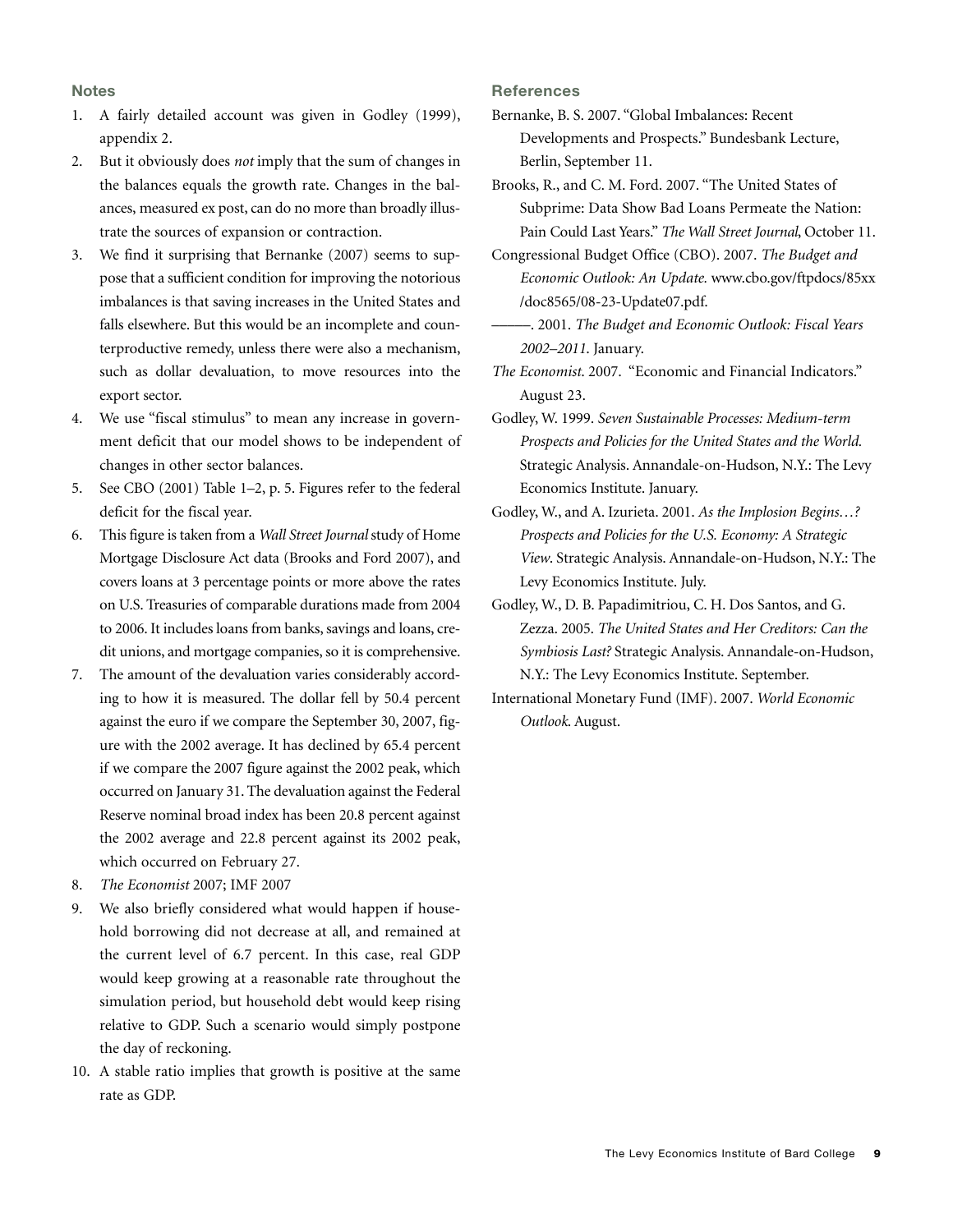**Related Levy Institute Publications STRATEGIC ANALYSES** *The U.S. Economy: What's Next?* WYNNE GODLEY, DIMITRI B. PAPADIMITRIOU, and GENNARO ZEZZA April 2007

*Can Global Imbalances Continue? Policies for the U.S. Economy* DIMITRI B. PAPADIMITRIOU, GENNARO ZEZZA, and GREG HANNSGEN November 2006

*Can the Growth in the U.S. Current Account Deficit Be Sustained? The Growing Burden of Servicing Foreign-owned U.S. Debt* DIMITRI B. PAPADIMITRIOU, EDWARD CHILCOTE, and GENNARO ZEZZA May 2006

*Are Housing Prices, Household Debt, and Growth Sustainable?* DIMITRI B. PAPADIMITRIOU, EDWARD CHILCOTE, and GENNARO ZEZZA January 2006

*The United States and Her Creditors: Can the Symbiosis Last?* WYNNE GODLEY, DIMITRI B. PAPADIMITRIOU, CLAUDIO H. DOS SANTOS, and GENNARO ZEZZA September 2005

*How Fragile Is the U.S. Economy?* DIMITRI B. PAPADIMITRIOU, ANWAR M. SHAIKH, CLAUDIO H. DOS SANTOS, and GENNARO ZEZZA March 2005

*Prospects and Policies for the U.S. Economy: Why Net Exports Must Now Be the Motor for U.S. Growth* DIMITRI B. PAPADIMITRIOU, ANWAR M. SHAIKH, CLAUDIO H. DOS SANTOS, and GENNARO ZEZZA August 2004

#### *Is Deficit-financed Growth Limited? Policies and Prospects in an Election Year*

DIMITRI B. PAPADIMITRIOU, ANWAR M. SHAIKH, CLAUDIO H. DOS SANTOS, and GENNARO ZEZZA April 2004

*Deficits, Debts, and Growth: A Reprieve but Not a Pardon* ANWAR M. SHAIKH, DIMITRI B. PAPADIMITRIOU, CLAUDIO H. DOS SANTOS, and GENNARO ZEZZA October 2003

*The U.S. Economy: A Changing Strategic Predicament* **WYNNE GODLEY** March 2003

*Is Personal Debt Sustainable?* DIMITRI B. PAPADIMITRIOU, ANWAR M. SHAIKH, CLAUDIO H. DOS SANTOS, and GENNARO ZEZZA November 2002

*Strategic Prospects and Policies for the U.S. Economy* WYNNE GODLEY April 2002

*The Developing U.S. Recession and Guidelines for Policy* WYNNE GODLEY and ALEX IZURIETA October 2001

*As the Implosion Begins . . . ? A Rejoinder to Goldman Sachs's J. Hatzius's Strategic Analysis* WYNNE GODLEY and ALEX IZURIETA August 2001

*As the Implosion Begins…? Prospects and Policies for the U.S. Economy: A Strategic View* WYNNE GODLEY and ALEX IZURIETA July 2001 (revised August 2001)

*Interim Report: Notes on the U.S. Trade and Balance of Payments Deficits* WYNNE GODLEY January 2000